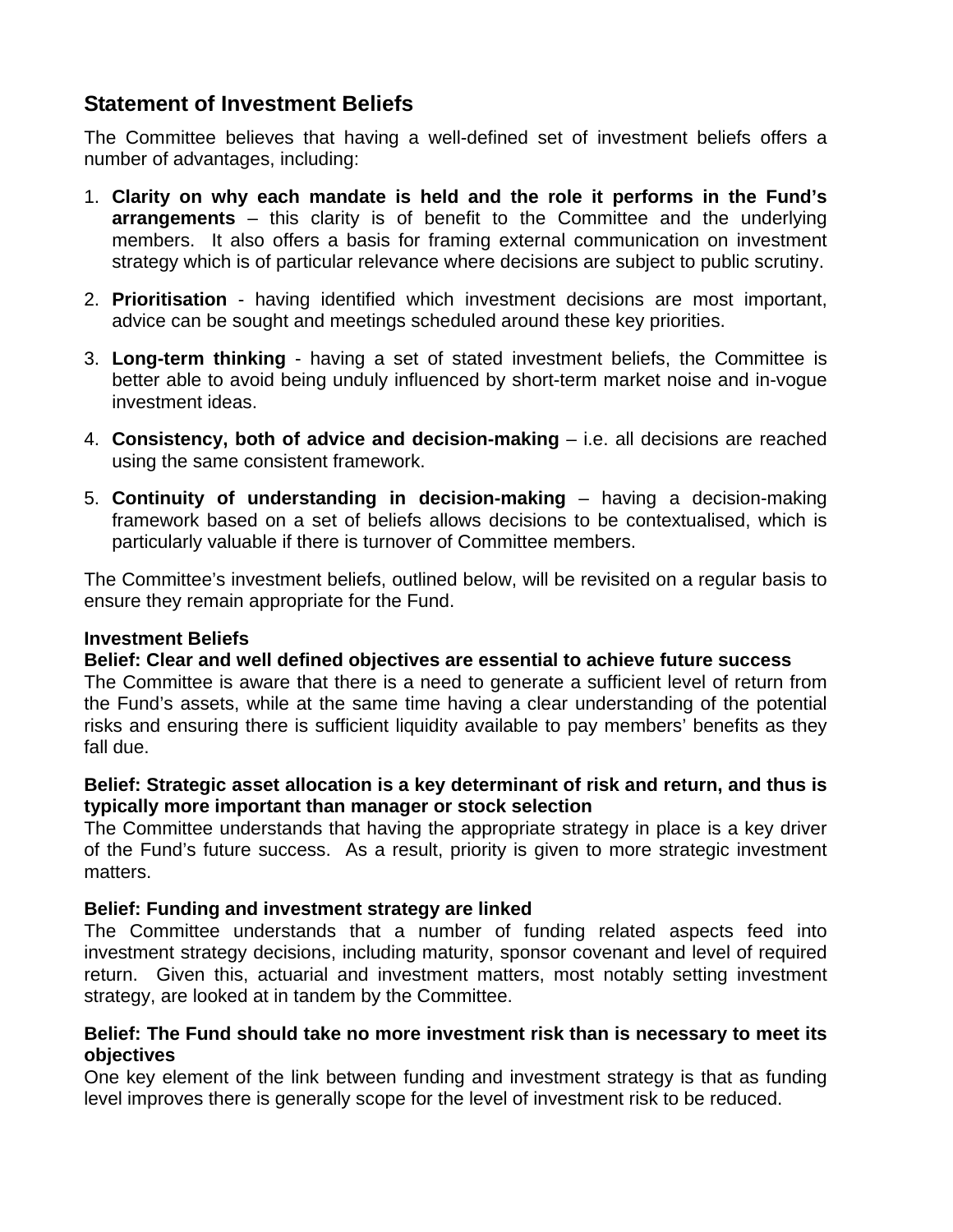# **Belief: Long term investing provides opportunities for enhancing returns**

The Committee believes that investors with long term time horizons are typically less constrained by liquidity requirements and able to better withstand periods of price volatility. As a long term investor, the Fund may choose to gain additional compensation by investing in assets that are illiquid (e.g. property, infrastructure and private equity) or may be subject to higher levels of volatility (a premium return is required for any such investments). Having this long-term focus also helps the Fund tolerate periods of active manager underperformance when the manager's investment style is out of favour with the market.

### **Belief: Equities are expected to generate superior long term returns**

The Committee believes that, over the longer term, equities are expected to outperform other liquid assets, in particular government bonds. The Committee is therefore comfortable that the Fund maintains a significant allocation to equities in order to support the affordability of contributions.

# **Belief: The Fund's equity allocation adopts a global approach**

The Committee currently adopts a global approach to gaining equity exposure (albeit, largely for historic grounds, the Fund has an overweight to UK equities). The Committee believe that the equity market is increasingly global in nature and the location of listing of a particular share does not necessarily reflect the region of its economic exposure. The Committee review the nature of their equity exposure on a regular basis.

# **Belief: Alternative asset class investments provide diversification**

The Committee believes that diversification across asset classes can help reduce the volatility of the Fund's overall asset value and improve its risk-return characteristics. The Committee believes that investing across a range of asset classes (including, but not restricted to, equities, bonds, absolute return funds, private equity, infrastructure and property) will provide the Fund with diversification benefits.

### **Belief: Increasing diversification is beneficial, but only if the costs of doing so are justified**

The Committee understands that increasing diversification comes with costs, including the governance burden of overseeing additional mandates and managers. The Committee review the level of diversification when reviewing the Fund's strategy and manage arrangements.

### **Belief: Fees and costs matter**

The Committee recognises that fees and costs reduce the Fund's investment returns. The Committee considers the fees and costs of its investment arrangements to ensure the Fund is getting value for money and to minimise, as far as possible, any cost leakages from its investment process.

### **Belief: Active management can add value but is not guaranteed**

The Committee recognises that certain asset classes can only be accessed via active management. The Committee also recognises that active managers may be able to generate higher returns for the Fund (net of fees), or similar returns but at lower volatility, than equivalent passive exposure. The Committee will aim to minimise excessive turnover in its active managers. By carefully selecting and monitoring active managers,